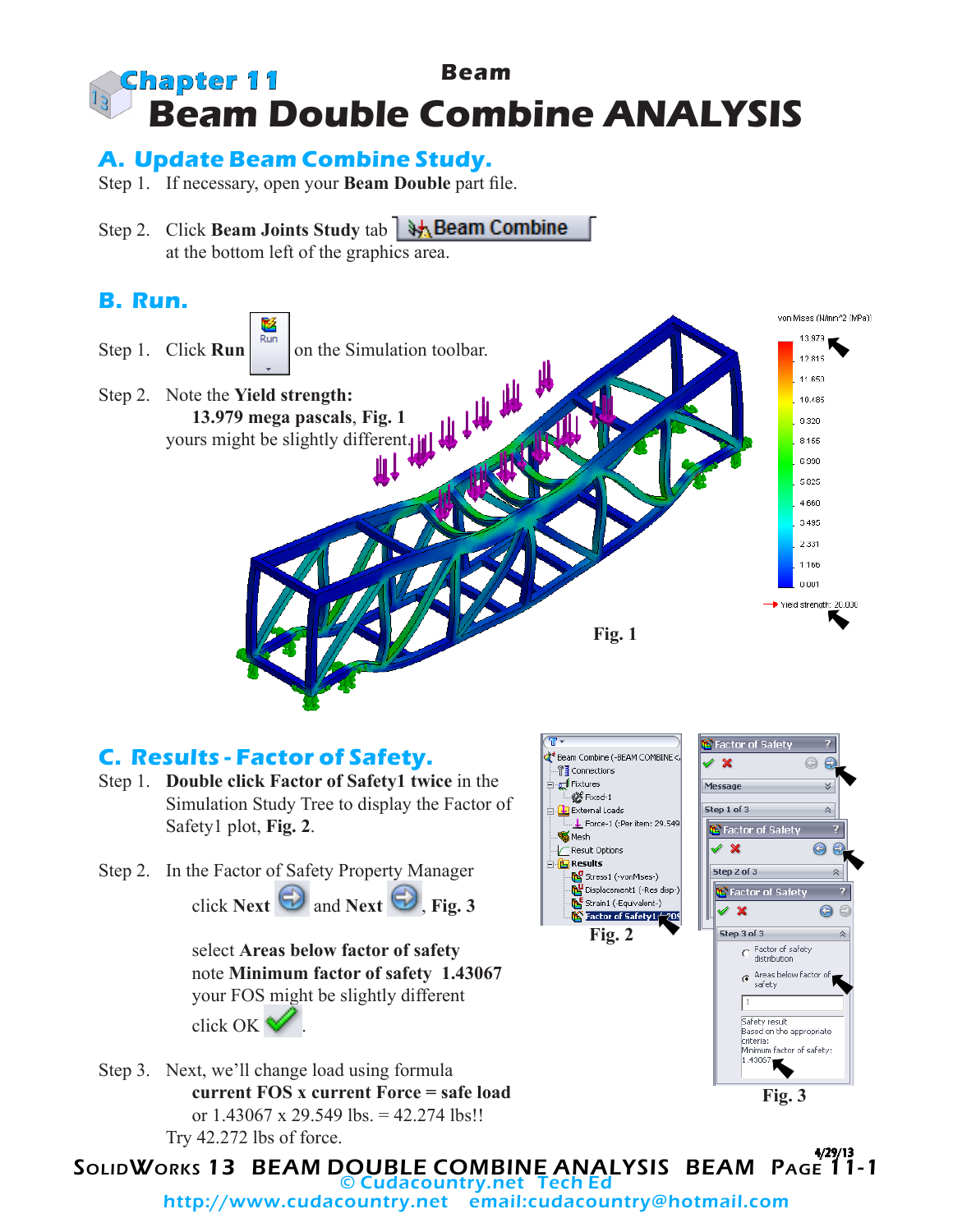### **D. Edit Force.**